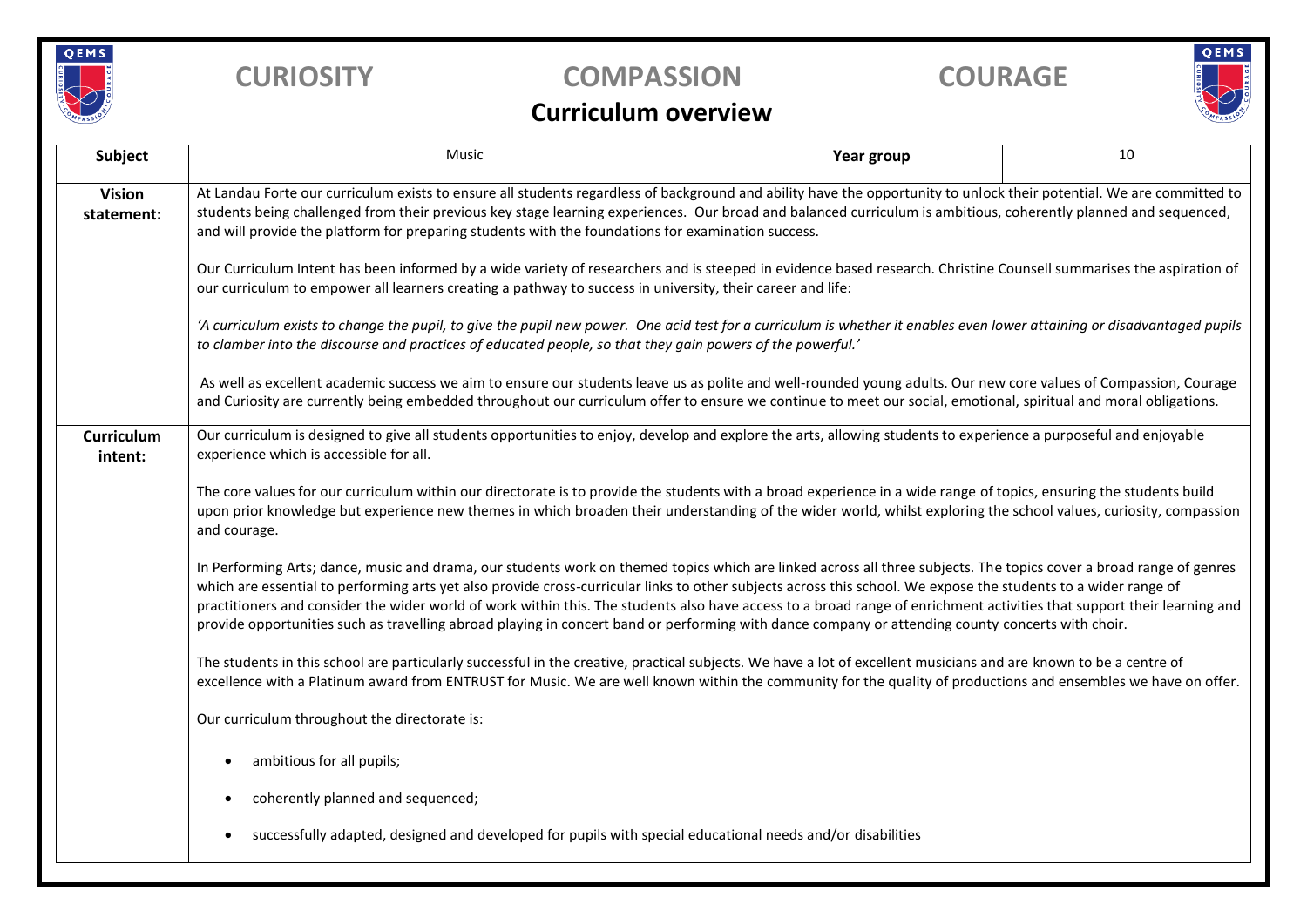

**CURIOSITY COMPASSION COURAGE**

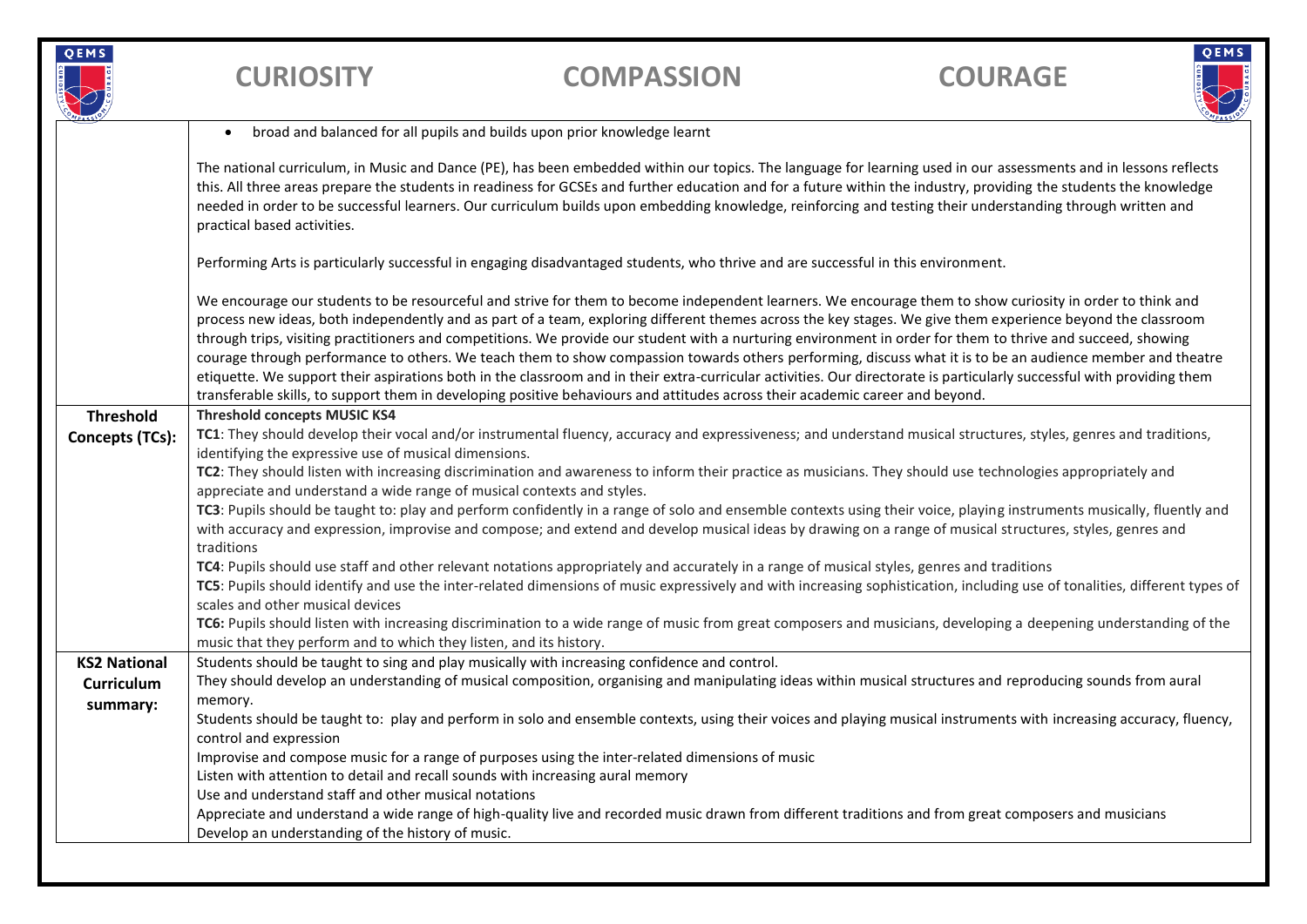| QEMS                   | <b>CURIOSITY</b>                                                                                                                                                                                                                                                                                                                                                                                                                                                                                                                                                                                                                                                                                                                                                                                                                                                          |                              | <b>COMPASSION</b>                     |                                     | <b>COURAGE</b>        | QEMS                                  |  |
|------------------------|---------------------------------------------------------------------------------------------------------------------------------------------------------------------------------------------------------------------------------------------------------------------------------------------------------------------------------------------------------------------------------------------------------------------------------------------------------------------------------------------------------------------------------------------------------------------------------------------------------------------------------------------------------------------------------------------------------------------------------------------------------------------------------------------------------------------------------------------------------------------------|------------------------------|---------------------------------------|-------------------------------------|-----------------------|---------------------------------------|--|
|                        | Students will play and perform confidently in a range of solo and ensemble contexts using their voice, playing instruments musically, fluently and with accuracy and<br>expression<br>Improvise and compose; and extend and develop musical ideas by drawing on a range of musical structures, styles, genres and traditions<br>Use staff and other relevant notations appropriately and accurately in a range of musical styles, genres and traditions<br>Identify and use the inter-related dimensions of music expressively and with increasing sophistication, including use of tonalities, different types of scales and other<br>musical devices<br>Listen with increasing discrimination to a wide range of music from great composers and musicians<br>Develop a deepening understanding of the music that they perform and to which they listen, and its history |                              |                                       |                                     |                       |                                       |  |
| <b>Learner skills:</b> | Critical thinking<br><b>CRITICAL THINKING</b>                                                                                                                                                                                                                                                                                                                                                                                                                                                                                                                                                                                                                                                                                                                                                                                                                             | Organisation<br>ORGANISATION | Collaboration<br><b>COLLABORATION</b> | Adaptability<br><b>ADAPTABILITY</b> | Oracy<br><b>ORAC\</b> | Self-quizzing<br><b>SELF QUIZZING</b> |  |
|                        | Term 6 Jun-Jul                                                                                                                                                                                                                                                                                                                                                                                                                                                                                                                                                                                                                                                                                                                                                                                                                                                            |                              |                                       |                                     |                       |                                       |  |
| The Big<br>Question    | What skills do you need in order to be successful musician?                                                                                                                                                                                                                                                                                                                                                                                                                                                                                                                                                                                                                                                                                                                                                                                                               |                              |                                       |                                     |                       |                                       |  |
| <b>Big picture</b>     | How can mark schemes help develop you as a learner?                                                                                                                                                                                                                                                                                                                                                                                                                                                                                                                                                                                                                                                                                                                                                                                                                       |                              |                                       |                                     |                       |                                       |  |
| questions:             | Are you an effective performer?                                                                                                                                                                                                                                                                                                                                                                                                                                                                                                                                                                                                                                                                                                                                                                                                                                           |                              |                                       |                                     |                       |                                       |  |
|                        | Harmony is important. What is it?                                                                                                                                                                                                                                                                                                                                                                                                                                                                                                                                                                                                                                                                                                                                                                                                                                         |                              |                                       |                                     |                       |                                       |  |
|                        | How do we use tonality to represent film and game genres?                                                                                                                                                                                                                                                                                                                                                                                                                                                                                                                                                                                                                                                                                                                                                                                                                 |                              |                                       |                                     |                       |                                       |  |
|                        | Is listening important?                                                                                                                                                                                                                                                                                                                                                                                                                                                                                                                                                                                                                                                                                                                                                                                                                                                   |                              |                                       |                                     |                       |                                       |  |